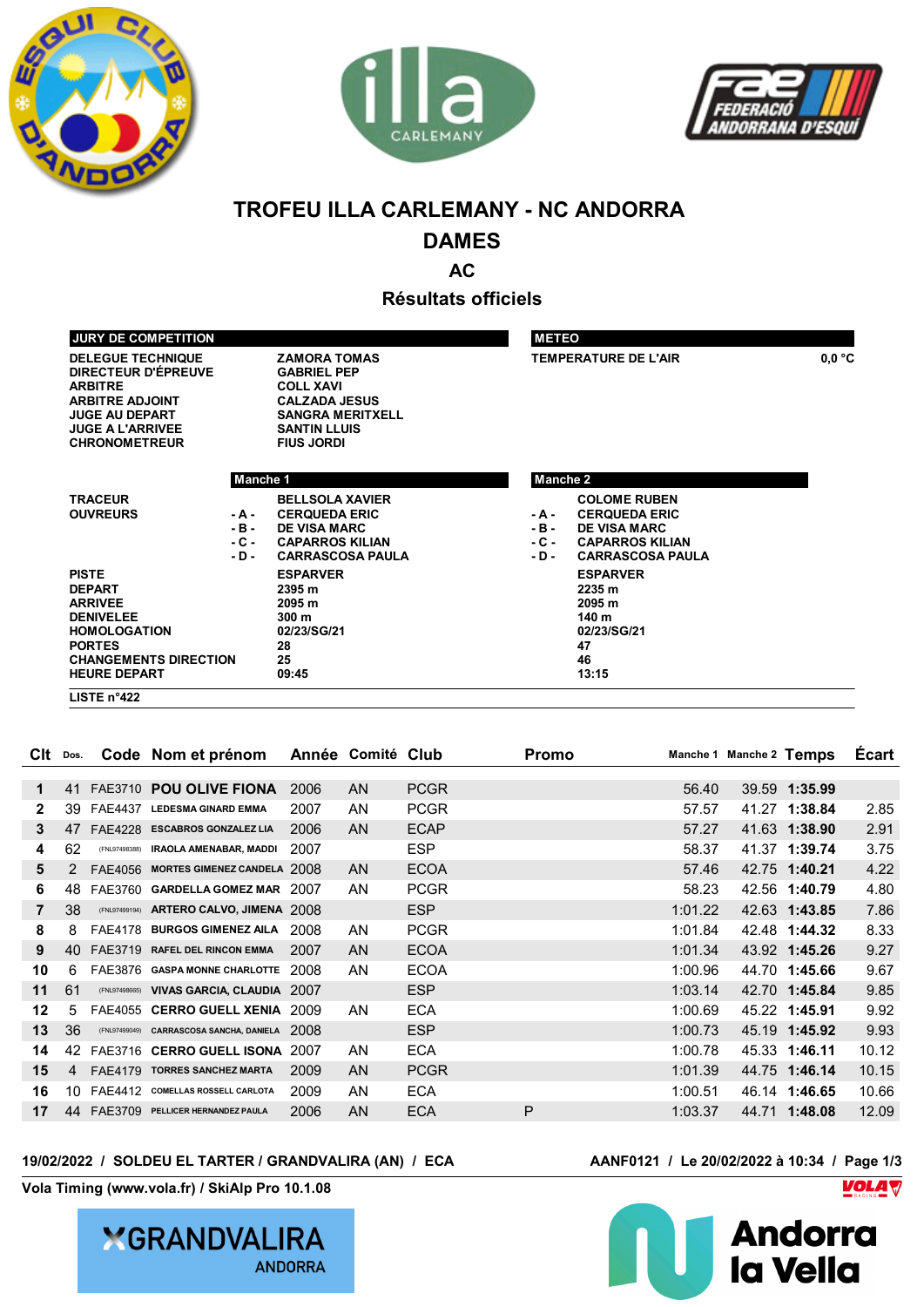## **TROFEU ILLA CARLEMANY - NC ANDORRA DAMES AC Résultats officiels**

| CIt Dos. |    |                          | Code Nom et prénom                      |      | Année Comité Club |             | Promo |            | Manche 1 Manche 2 Temps |               | <b>Ecart</b> |
|----------|----|--------------------------|-----------------------------------------|------|-------------------|-------------|-------|------------|-------------------------|---------------|--------------|
| 18       |    |                          | 13 FAE5133 TAULATS MCDONALD ELIA        | 2008 | <b>AN</b>         | <b>ECA</b>  | P     | 1:01.61    |                         | 47.02 1:48.63 | 12.64        |
| 19       | 37 |                          | (FNL97500010) ROS AZANZA, MAIALEN       | 2009 |                   | <b>ESP</b>  |       | 1:02.38    |                         | 46.33 1:48.71 | 12.72        |
| 20       |    |                          | 16 FAE3888 VIDAL SOSA CLAUDIA 2008      |      | <b>AN</b>         | <b>ECA</b>  | P     | 1:02.56    |                         | 46.72 1:49.28 | 13.29        |
| 21       |    |                          | 14 FAE4048 SEBASTIA BELLOBI AINA 2008   |      | AN                | <b>ECOA</b> | P     | 1:04.63    |                         | 46.31 1:50.94 | 14.95        |
| 22       |    |                          | 17 FAE4133 ESCABIAS ALVAREZ JANA        | 2009 | <b>AN</b>         | <b>ECA</b>  | P     | 1:01.57    |                         | 49.58 1:51.15 | 15.16        |
| 23       |    |                          | 22 FAE5292 GABRIEL MOLINE LOLA          | 2008 | AN                | <b>ECAP</b> | P     | 1:02.19    |                         | 50.34 1:52.53 | 16.54        |
| 24       |    |                          | 52 FAE3807 RODRIGUEZ CASADO LAIA        | 2006 | <b>AN</b>         | <b>SEC</b>  | P     | 1:07.54    |                         | 48.97 1:56.51 | 20.52        |
| 25       |    |                          | 18 FAE4594 PUJAL TURNE JULIA            | 2008 | AN                | <b>ECA</b>  | Ρ     | 1:04.72    |                         | 52.07 1:56.79 | 20.80        |
| 26       |    |                          | 51 FAE3952 SAMSO GARCIA MARTA           | 2007 | <b>AN</b>         | <b>PCGR</b> | P     | 1:09.60    |                         | 50.26 1:59.86 | 23.87        |
| 27       |    |                          | 23 FAE4279 GARCIA CALELLO AINA          | 2009 | AN                | <b>SEC</b>  | P     | 1:08.04    |                         | 52.34 2:00.38 | 24.39        |
| 28       |    |                          | 19 FAE4105 SANCHO LEAL OLIVIA 2008      |      | <b>AN</b>         | <b>SEC</b>  | P     | 1:10.42    |                         | 52.91 2:03.33 | 27.34        |
| 29       |    |                          | 54 FAE4513 MARCH GONI LAIA 2007         |      | AN                | <b>ECA</b>  | Ρ     | 1:11.41    |                         | 53.93 2:05.34 | 29.35        |
| 30       |    |                          | 32 FAE3814 SARASA SANS FIONA 2008       |      | <b>AN</b>         | <b>SEC</b>  |       | 1:11.67    |                         | 54.64 2:06.31 | 30.32        |
| 31       |    |                          | 28 FAE5425 ADSUARA DOLZ CARLOTA         | 2008 | ΑN                | <b>ECA</b>  | P     | 1:09.27    |                         | 57.09 2:06.36 | 30.37        |
| 32       |    |                          | 56 FAE3812 CERQUEDA GALLARDO EVA 2006   |      | AN                | <b>SEC</b>  | P     | 1:12.93    |                         | 54.09 2:07.02 | 31.03        |
| 33       |    |                          | 59 (FAE4656) SABATE VILARDELL ONA 2007  |      | ΑN                | <b>ECAP</b> |       |            | 1:11.68 1:00.78 2:12.46 |               | 36.47        |
| 34       |    |                          | 57 FAE4855 CERDA PADRES CARLA           | 2007 | <b>AN</b>         | <b>PCGR</b> | P     |            | 1:12.74 1:00.31 2:13.05 |               | 37.06        |
| 35       |    |                          | 35 FAE5906 ARIAS MANUELA                | 2009 | AN                | <b>SEC</b>  |       | 1:14.54    |                         | 58.69 2:13.23 | 37.24        |
| 36       |    |                          | 60 FAE3861 MARTOS MONTEL ANA            | 2006 | <b>AN</b>         | <b>ECOA</b> | P     | 1:17.03    |                         | 58.04 2:15.07 | 39.08        |
| 37       |    |                          | 30 FAE4928 RUIZ GRACIA CHLOE            | 2009 | AN                | <b>ECAP</b> | P     |            | 1:13.63 1:02.30 2:15.93 |               | 39.94        |
| 38       |    |                          | 29 FAE4696 BRINGUERET GARRO MARTINA     | 2008 | <b>AN</b>         | <b>ECAP</b> |       |            | 1:12.49 1:03.64 2:16.13 |               | 40.14        |
|          |    |                          | 33 FAE4705 XANDRI INGRID                | 2008 | AN                | <b>ECAP</b> | P     |            | 1:16.27 1:00.17 2:16.44 |               |              |
| 39<br>40 |    |                          |                                         | 2008 |                   | <b>SEC</b>  | P     |            | 1:26.04 1:00.82 2:26.86 |               | 40.45        |
|          |    |                          | 34 FAE4141 ARENY ALCOBE MARTINA         |      | AN                |             |       |            |                         |               | 50.87        |
|          |    | Absents - Manche 1 (6)   |                                         |      |                   |             |       |            |                         |               |              |
|          |    |                          | 21 FAE4249 BABOT ADELLACH JOANA         | 2009 | <b>AN</b>         | <b>ECOA</b> | P     | <b>DNS</b> |                         |               |              |
|          |    |                          | 24 FAE4524 <b>FONT ROMAN MAR</b> 2009   |      | AN                | <b>ECOA</b> | Ρ     | <b>DNS</b> |                         |               |              |
|          |    |                          | 25 (FAE4314) CASAS MONTEJO MARIONA 2009 |      | AN                | <b>SEC</b>  |       | <b>DNS</b> |                         |               |              |
|          |    |                          | 43 FAE5299 GARCIA RODRIGUEZ IVET        | 2006 | AN                | <b>ECOA</b> | Ρ     | <b>DNS</b> |                         |               |              |
|          |    |                          | 50 FAE3811 RODRIGUEZ MITJANA INGRID     | 2006 | <b>AN</b>         | <b>SEC</b>  |       | <b>DNS</b> |                         |               |              |
|          |    |                          | 53 FAE3761 GONCALVES FERNANDEZ MARTA    | 2007 | AN                | <b>SEC</b>  | P     | <b>DNS</b> |                         |               |              |
|          |    |                          |                                         |      |                   |             |       |            |                         |               |              |
|          |    | Abandons - Manche 1 (3)  |                                         |      |                   |             |       |            |                         |               |              |
|          |    |                          | 3 FAE4283 PICCINO MUNITA AINHOA         | 2008 | AN                | <b>SEC</b>  |       | <b>DNF</b> | 44.46                   |               |              |
|          |    |                          | 45 FAE4045 ELSON VARELA AITANA 2007     |      | ΑN                | <b>ECOA</b> | P     | <b>DNF</b> | <b>DNF</b>              |               |              |
|          |    |                          | 55 FAE3674 GUIRAL PEREZ ANNA 2007       |      | AN                | <b>ECA</b>  | P     | <b>DNF</b> |                         |               |              |
|          |    |                          |                                         |      |                   |             |       |            |                         |               |              |
|          |    | Absents - Manche 2 (1)   |                                         |      |                   |             |       |            |                         |               |              |
|          |    |                          | 31 FAE4877 AVENDANO MARTI CARLOTA 2008  |      | AN                | <b>ECAP</b> |       | 1:07.38    | <b>DNS</b>              |               |              |
|          |    |                          |                                         |      |                   |             |       |            |                         |               |              |
|          |    | Abandons - Manche 2 (10) |                                         |      |                   |             |       |            |                         |               |              |
|          |    |                          | 7 FAE4097 CARRETERO MONZO ZOE ABRIL     | 2009 | AN                | <b>SEC</b>  |       | 58.53      | <b>DNF</b>              |               |              |
|          |    |                          | 9 FAE4052 POU OLIVE ETNA                | 2009 | ΑN                | <b>SEC</b>  |       | 56.96      | <b>DNF</b>              |               |              |
|          |    |                          | 11 FAE4144 OSORIO RUBIO NEUS 2008       |      | AN                | <b>SEC</b>  |       | 58.99      | <b>DNF</b>              |               |              |
|          |    |                          | 12 FAE4159 NAUDI DELGADO AXEL           | 2009 | AN                | <b>PCGR</b> |       | 1:03.83    | <b>DNF</b>              |               |              |
|          |    |                          | 15 FAE4053 RAMENTOL FABREGA ANNA 2009   |      | AN                | <b>ECOA</b> |       | 1:01.29    | <b>DNF</b>              |               |              |
|          |    |                          | 20 FAE4334 BARDERA RIBA JANA 2008       |      | AN                | <b>SEC</b>  | P     | 1:04.32    | <b>DNF</b>              |               |              |
|          |    |                          | 27 FAE4954 TOR BONNEL CARLA 2009        |      | AN                | <b>ECAP</b> | P     | 1:08.66    | <b>DNF</b>              |               |              |
|          |    |                          | 45 FAE4045 ELSON VARELA AITANA 2007     |      | ΑN                | <b>ECOA</b> | P     | <b>DNF</b> | <b>DNF</b>              |               |              |
|          |    |                          | 46 FAE4335 TOR CLEMENTE MINERVA         | 2006 | AN                | <b>ECAP</b> |       | 1:00.24    | <b>DNF</b>              |               |              |
|          |    |                          | 49 FAE4518 HERNANDEZ PANE JANA 2007     |      | AN                | <b>ECOA</b> | P     | 1:04.24    | <b>DNF</b>              |               |              |
|          |    |                          |                                         |      |                   |             |       |            |                         |               |              |

**19/02/2022 / SOLDEU EL TARTER / GRANDVALIRA (AN) / ECA** 

**AANF0121** / Le 20/02/2022 à 10:34 / Page 2/3